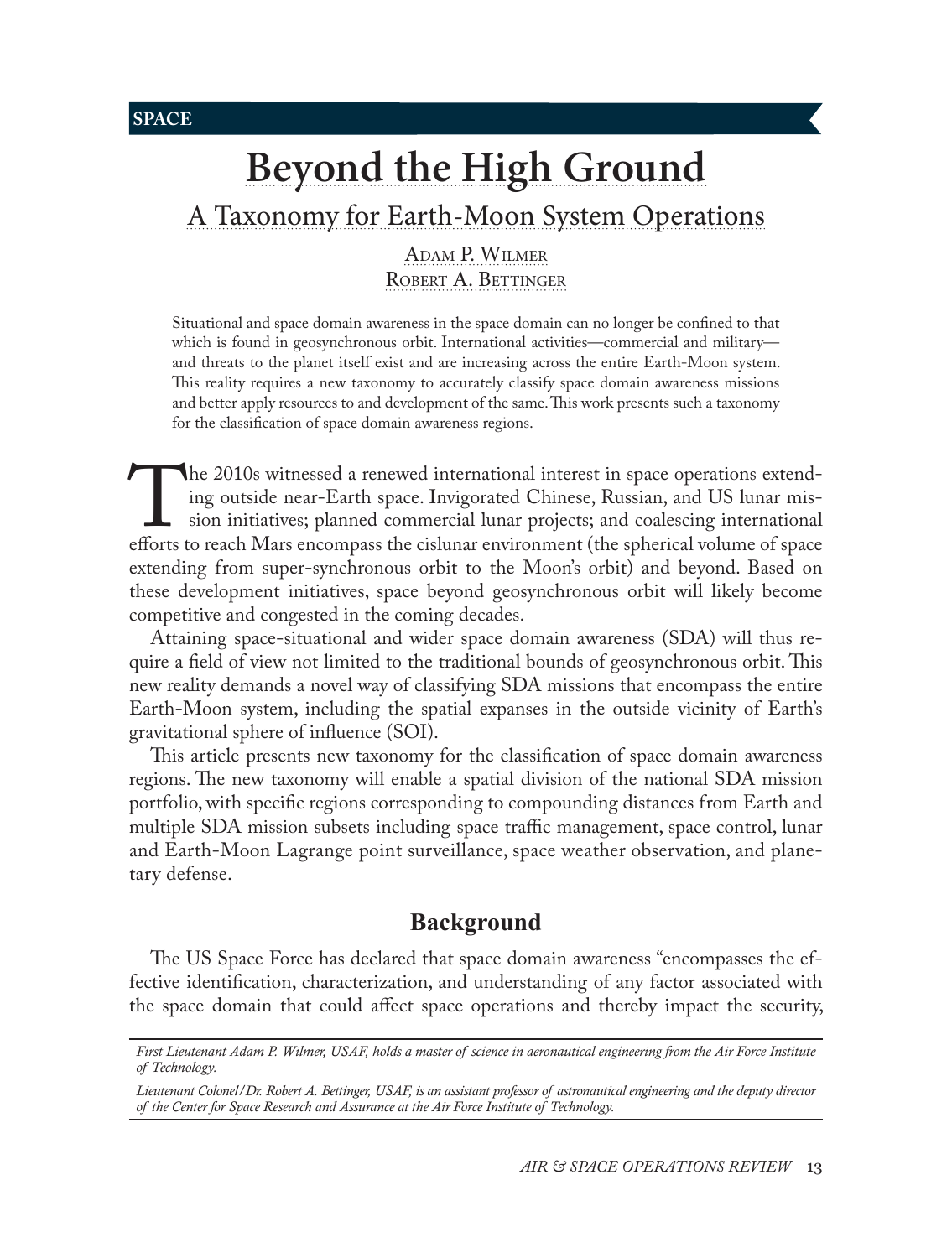safety, economy, or environment of our Nation."<sup>1</sup> The space domain is becoming increasingly congested, contested, and competitive as peer, near-peer, and emerging space powers expand their presence in space. Consequently, SDA will remain a critical mission for securing and advancing the space operations of the United States, its Allies, and partners in the coming decades.<sup>2</sup>

Until the 2010s, SDA missions were nominally restricted to the near-Earth space orbital regime bounded by geosynchronous and super-synchronous orbits due to the volume of space traffic within this region. But the late 2010s and early 2020s marked a shift in the space operations paradigm, with renewed international interest in pursuing missions extending into the cislunar environment, to the Moon, and beyond the gravitational influence of the Earth-Moon system.

Domestically, this shift is represented by reinvigorated initiatives to return to the Moon via the National Aeronautics and Space Administration's (NASA) Artemis program and planned commercial space projects. Recent international cislunar activity includes plans to develop a joint Chinese-Russian base at the lunar south pole in the 2036–45 timeframe, China's Chang'e-5 lunar sample-return mission in 2020, Israel's attempted lunar surface mission in 2019, and China's Chang'e-4 far-side lunar mission in 2018.3 Of note, China's Queqiao communications relay satellite, which is accompanied by the Chang'e-4 mission, is the first vehicle to orbit the Earth-Moon Lagrange point located on the far side of the Moon.<sup>4</sup> International missions in cislunar space will likely increase throughout the 2020s, with a corresponding increase in the number of spacecraft operating in this region, as scientific exploration expands, space system technology evolves, and the lunar economy emerges and develops.

Undoubtedly, the largest DoD SDA mission will be to protect space lines of commerce. Nations and private companies alike are exponentially building space-based infrastructure to ensure communication, surveillance, and transportation. In doing so, near-Earth space is becoming congested with thousands of active spacecraft, and 23,000 debris fragments

<sup>1.</sup> US Space Force (USSF), *Spacepower: Doctrine for Space Forces*, Space Capstone Publication (Peterson Space Force Base [SFB], CO: USSF, June 2020), 38, [https://www.spaceforce.mil/]( https://www.spaceforce.mil/).

<sup>2.</sup> Robert M. Gates and James R. Clapper, *National Security Space Strategy: Unclassified Summary* (Washington DC: Department of Defense and Office of the Director of National Intelligence, January 2011), 1, [https://www.hsdl.org/.](file:///C:/Users/Nedra%20Looney/Documents/Journals/ASOR/From%20Editor/%20https://www.hsdl.org/)

<sup>3.</sup> Eva Dou, "China and Russia to Open Moon Base, Expanding Space Cooperation," *Washington Post*, March 10, 2021, [https://www.washingtonpost.com/](https://www.washingtonpost.com/world/asia_pacific/china-russia-moon-base-space/2021/03/10/aa629748-8186-11eb-be22-32d331d87530_story.html); Adam Mann, "China's Chang'e-5 Lunar Mission: Sampling the Lunar Surface," Space.com, December 2020, [https://www.space.com/;](https://www.space.com/change-5-mission.html) and Maria Temming, "Israel's First Moon Mission Lost Moments before Landing," ScienceNews, April 11, 2019, [https://www.science](https://www.sciencenews.org/article/israel-moon-mission-spacecraft-crash) [news.org/](https://www.sciencenews.org/article/israel-moon-mission-spacecraft-crash).

<sup>4.</sup> Leonard David, "U.S. Military Eyes Strategic Value of Earth-Moon Space," Space.com, August 29, 2019, [https://www.space.com/](https://www.space.com/us-military-strategic-value-earth-moon-space.html).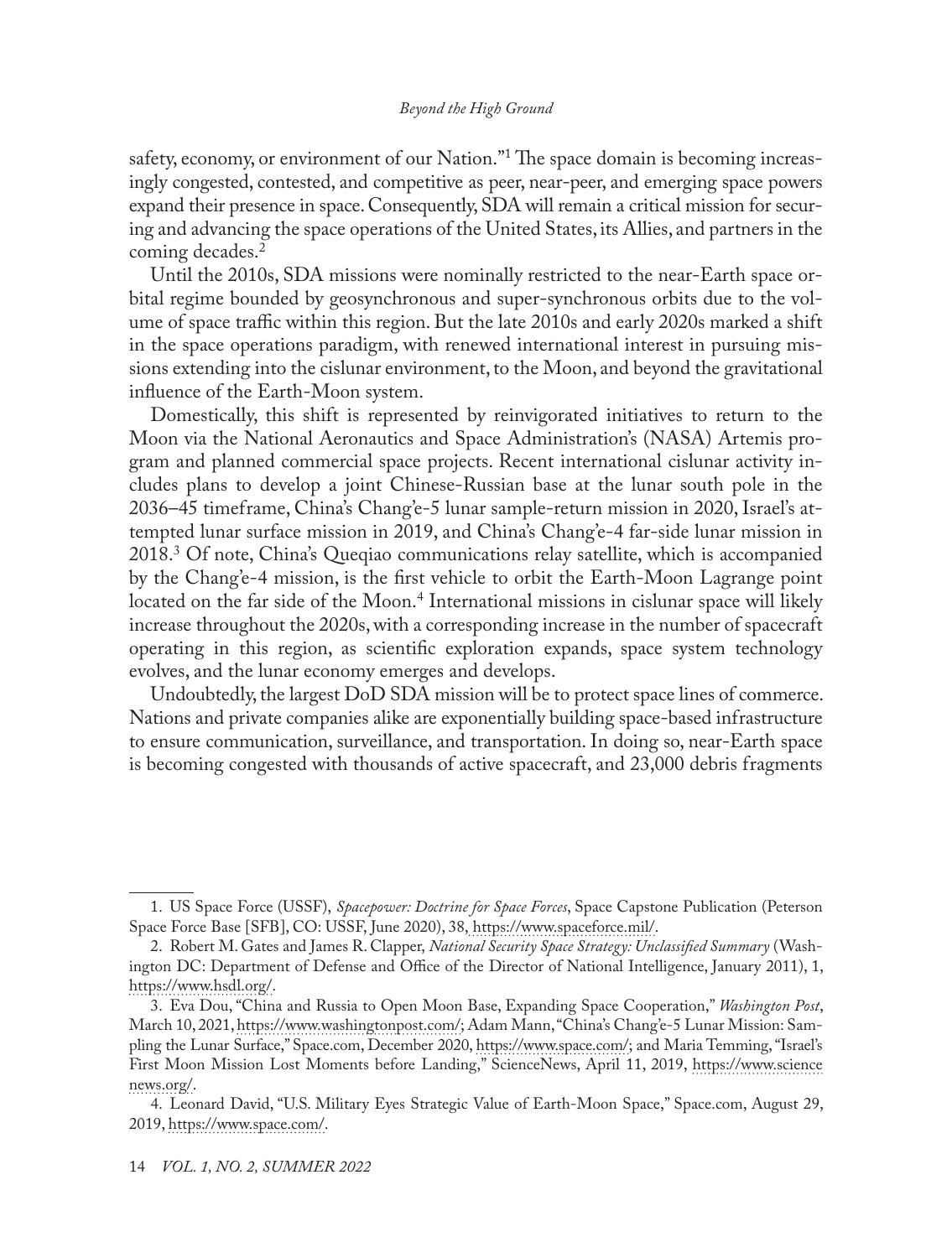larger than a softball and half a million debris fragments larger than a marble resulting from historical mishaps and breakups.5

This congestion, combined with the growing connection of space access to national security and economic growth, has prompted many nations to realize the benefit and prestige of extending space operations into cislunar space. Cislunar space and the outer reaches of the Earth-Moon system are becoming the new high ground for space operations. The SDA mission and focus must expand accordingly to handle this growth of congestion and competition to ensure continued US space dominance.

A key component of a broadened SDA mission is a new multiregion taxonomy that will enable a spatial division of the national SDA mission portfolio. This taxonomy includes five constituent regions, which, in total, extend from the planetary surface and low-Earth orbit to out beyond Earth's gravitational sphere of influence. The article emphasizes the spatial volume outside of geosynchronous orbit, as four of the five regions exist in cislunar and higher orbital regimes. Critically, these five regions host different SDA missions based on potential orbits.

## **Space Domain Awareness: Structure and Missions**

In the wake of World War II, the United States acknowledged the growing importance of the air domain in national security operations by establishing the US Air Force a service dedicated to attaining and projecting airpower. Similarly, the US Space Force has emerged as an independent service due to the need to attain and maintain national power and superiority in space—a domain now irrevocably linked to US sovereignty and economic power.

Until the 2010s, the US military was hesitant to refer to space as a war-fighting domain. But the patent realization of space as a congested, contested, and competitive domain has prompted an evolution in how space is viewed and framed from a national security perspective.<sup>6</sup>

For almost 50 years following the start of the first Space Age in the mid-twentieth century, space represented a supporting function to wider terrestrial conflict—either on land, at sea, or in the air. Yet as early as 1982, space was described as the "ultimate high ground."7 Indeed, space operations enabled the introduction of game-changing technologies through persistent overhead surveillance, communication beyond the line of

<sup>5.</sup> Mark Garcia, "Space Debris and Human Spacecraft," National Aeronautics and Space Administration (NASA) (website), last updated May 27, 2021, [https://www.nasa.gov/.](https://www.nasa.gov/mission_pages/station/news/orbital_debris.html)

<sup>6.</sup> Sandra Erwin, "Air Force: SSA is No More; It's 'Space Domain Awareness,' " Spacenews, November 14, 2019, [https://spacenews.com/](https://spacenews.com/air-force-ssa-is-no-more-its-space-domain-awareness/).

<sup>7.</sup> Benjamin S. Lambeth, *Mastering the Ultimate High Ground: Next Steps in the Military Uses of Space* (Santa Monica, CA: RAND Corporation, 2003), 27, [https://www.rand.org/](https://www.rand.org/pubs/monograph_reports/MR1649.html).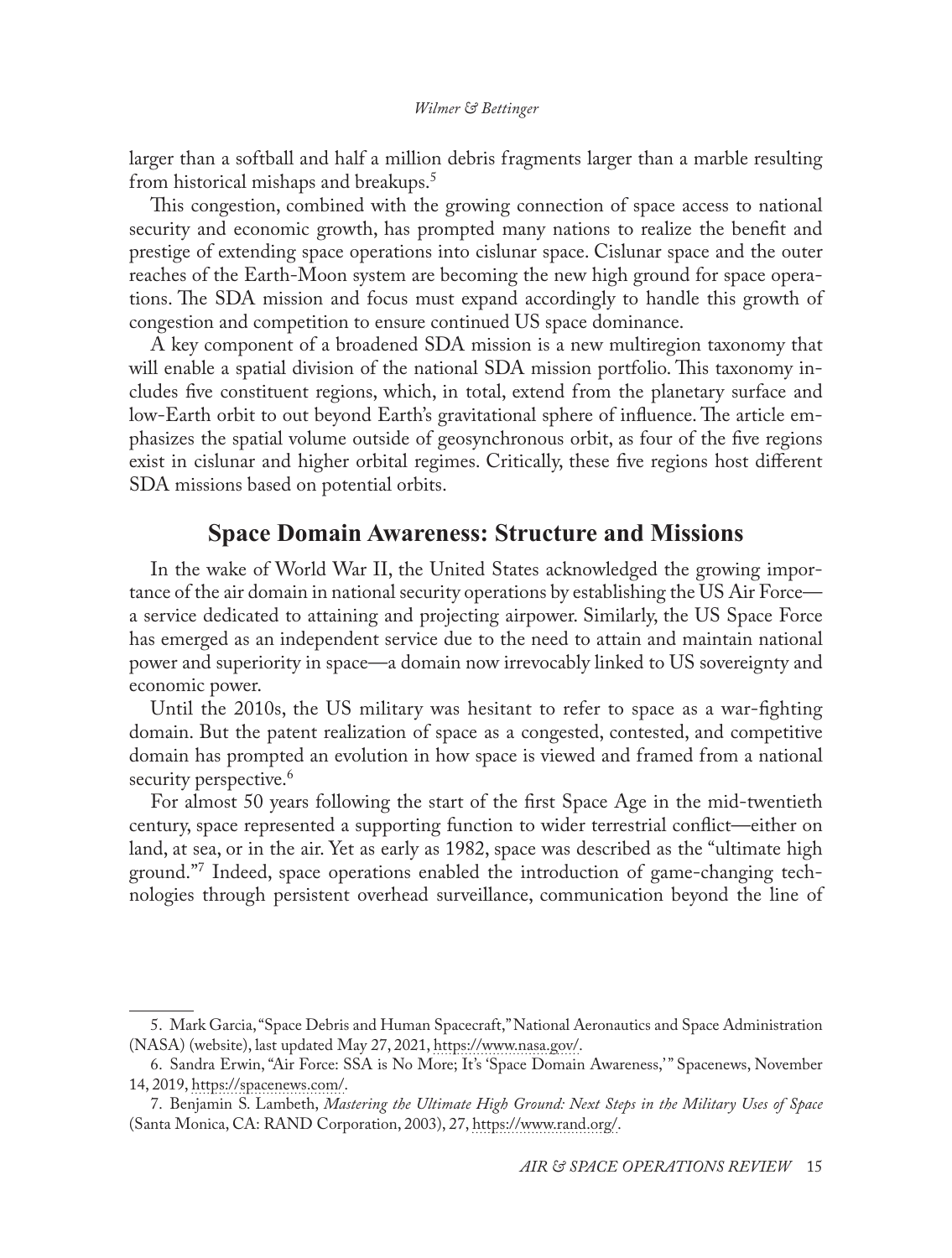sight, and precision navigation and timing that would spur a revolution in US military strategy and operational art in the later twentieth and early twenty-first centuries.<sup>8</sup>

Against a backdrop of expanding space access and utilization during the first half century of the Space Age, a new mission emerged in the 1960s: early warning and space object tracking and characterization. The protoform of what became known as space situational awareness (SSA) arose due to the need to differentiate between nonhostile resident space objects (i.e., operational satellites and debris) and ballistic missile nuclear payloads.<sup>9</sup>

The SSA mission grew to encompass four functions: search, detect, track, and characterization. Once a space object was characterized and its orbital position and velocity were known for predictive tracking, it was cataloged. At its heart, the SSA mission became one of space traffic management; ground- and space-based sensors constantly updated and refined the space object catalog to deconflict orbits and generate collisionavoidance warnings.10

While SSA remains a consistent term in civilian space flight, the general SSA mission has become a subset of a wider mission set for the Department of Defense—space domain awareness. In 2019, then-Major General John E. Shaw, the US Space Command deputy commander, discussed the formal shift from SSA to SDA within the Department of the Air Force. "The implication of space as a warfighting domain demands we shift our focus beyond the Space Situational Awareness mindset of a benign environment to achieve a more effective and comprehensive SDA."<sup>11</sup>

According to Space Force doctrine, SDA "leverages the unique subset of intelligence, surveillance, reconnaissance, environmental monitoring, and data sharing arrangements that provide operators and decision makers with a timely depiction of all factors and actors—including friendly, adversary, and third party—impacting domain operations."12 Based on the requirements of securing full-domain awareness in near-Earth space and beyond, five distinct missions compose the broader endeavor to attain SDA: 1) space traffic management; 2) space control; 3) lunar and Earth-Moon Lagrange point surveillance; 4) space weather; and 5) planetary defense.

<sup>8.</sup> Lambeth, *Ultimate High Ground*, 27.

<sup>9.</sup> Brian Weeden, Paul Cefola, and Jaganath Sankaran, "Global Space Situational Awareness Sensors" (lecture, Advanced Maui Optical and Space Surveillance Technologies Conference, Maui, HI, 2010).

<sup>10.</sup> Mark A. Baird, "Maintaining Space Situational Awareness and Taking It to the Next Level," *Air & Space Power Journal* 27, no. 3 (September-October 2013): 60.

<sup>11.</sup> Erwin, "SSA Is No More."

<sup>12.</sup> USSF, *Spacepower*, 38.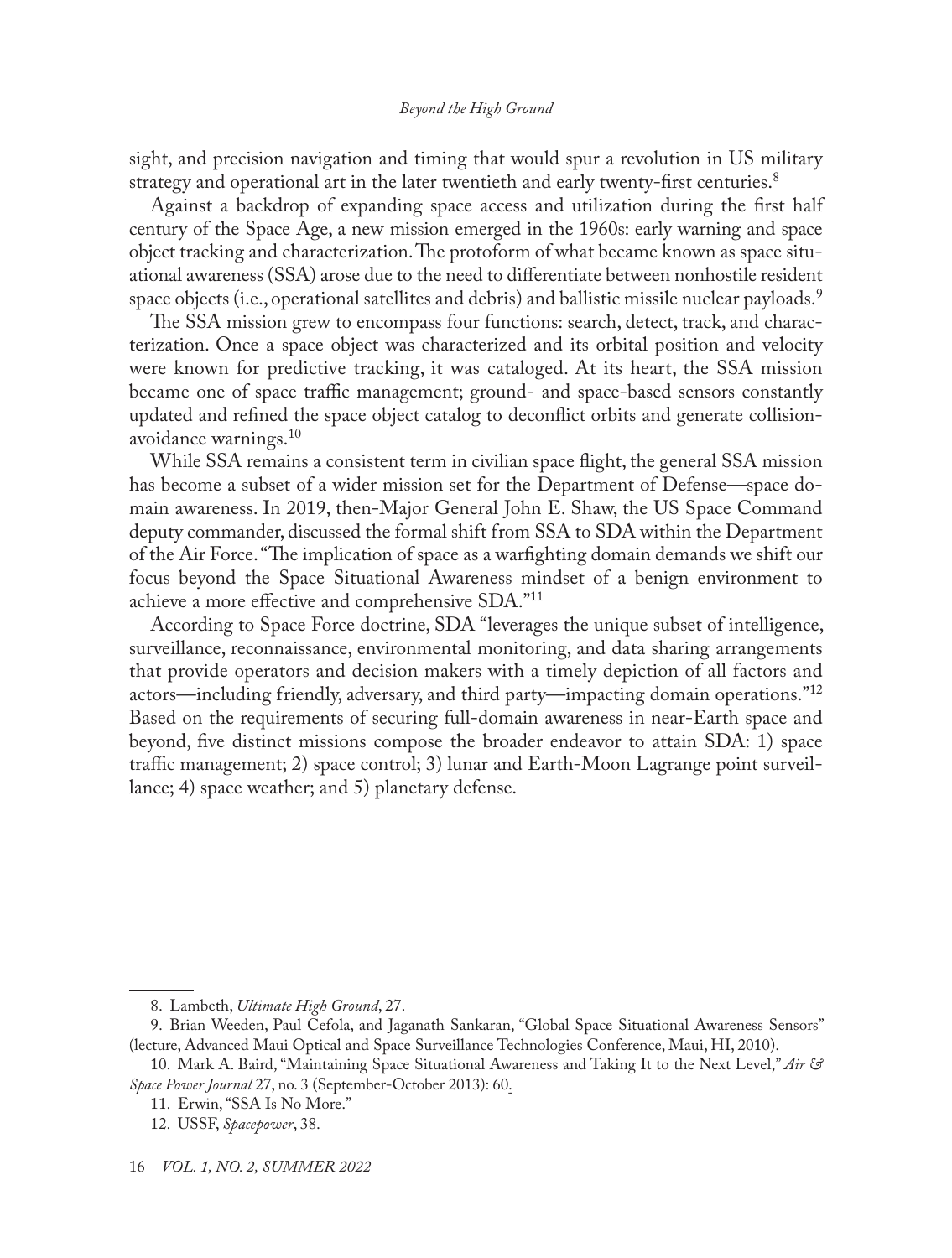## **Mission Types**

## *Space Traffic Management*

Like air traffic management and—from a localized perspective—sea traffic management, the space traffic management mission promotes safe access to and operations in the space domain. Baseline operations include the SSA function of space catalog maintenance and orbit prediction to avoid collisions between resident space objects such as active and retired satellites, rocket bodies, and space debris.

The space debris population is continuously growing due to decreased launch costs, the expansion of space mission architectures, the increasing reliance on space communication, commerce, and defense, and the emergence of new space-faring nations. The low-Earth orbital regime, due to ease of access and proximity to terrestrial space users, has become increasingly congested, making space traffic management all the more critical. This congestion will only further and dramatically increase with the expansion of megaconstellations and as new private/commercial and state-affiliated players enter the space operations arena.<sup>13</sup>

## *Space Control*

The United States has a vested interest in securing space superiority to ensure unrestricted access to and the use of space to fulfill national security objectives, support terrestrial military campaigns, and, ultimately, preserve national sovereignty. Space control represents a military-centric mission intended to counter the growing competitive and contested nature of space and is "a mixture of defensive and offensive measures. . . and is particularly important during periods of increased international tensions or hostilities."14

One subset of the space control mission will mirror actions performed in the maritime domain: the protection of US economic interests amid the growing competitive nature of the space domain. In July 2020, the commander of the Air Force Research Laboratory Space Vehicles Directorate discussed this subset mission and stated that "our mission in the Space Force will become to protect . . . the 'celestial lines of commerce,' or the space lines of commerce."<sup>15</sup>

<sup>13.</sup> Jonathan C. McDowell, "The Low Earth Orbit Satellite Population and Impacts of the SpaceX Starlink Constellation," *Astrophysical Journal Letters* 892, no. 2 (2020), [https://iopscience.iop.org/](https://iopscience.iop.org/article/10.3847/2041-8213/ab8016/pdf); and Dan Swinhoe, "China's Moves into Mega Satellite Constellations Could Add to Space Debris Problem," Data Center Dynamics, April 20, 2021, [https://www.datacenterdynamics.com/.](https://www.datacenterdynamics.com/en/analysis/chinas-moves-into-mega-satellite-constelations-could-add-to-space-debris-problem/)

<sup>14.</sup> Terrence Smith, "Challenges to Future U.S. Space Control," *Army Space Journal* (Summer 2002): 1, [https://apps.dtic.mil/.](https://apps.dtic.mil/sti/pdfs/ADA525773.pdf)

<sup>15.</sup> Theresa Hitchens, "DoD Needs Plans to Protect Commercial Space Industry, Says New Study," Breaking Defense, July 28, 2020, [https://breakingdefense.com/](https://breakingdefense.com/2020/07/dod-needs-plans-to-protect-commercial-space-industry-says-new-study/).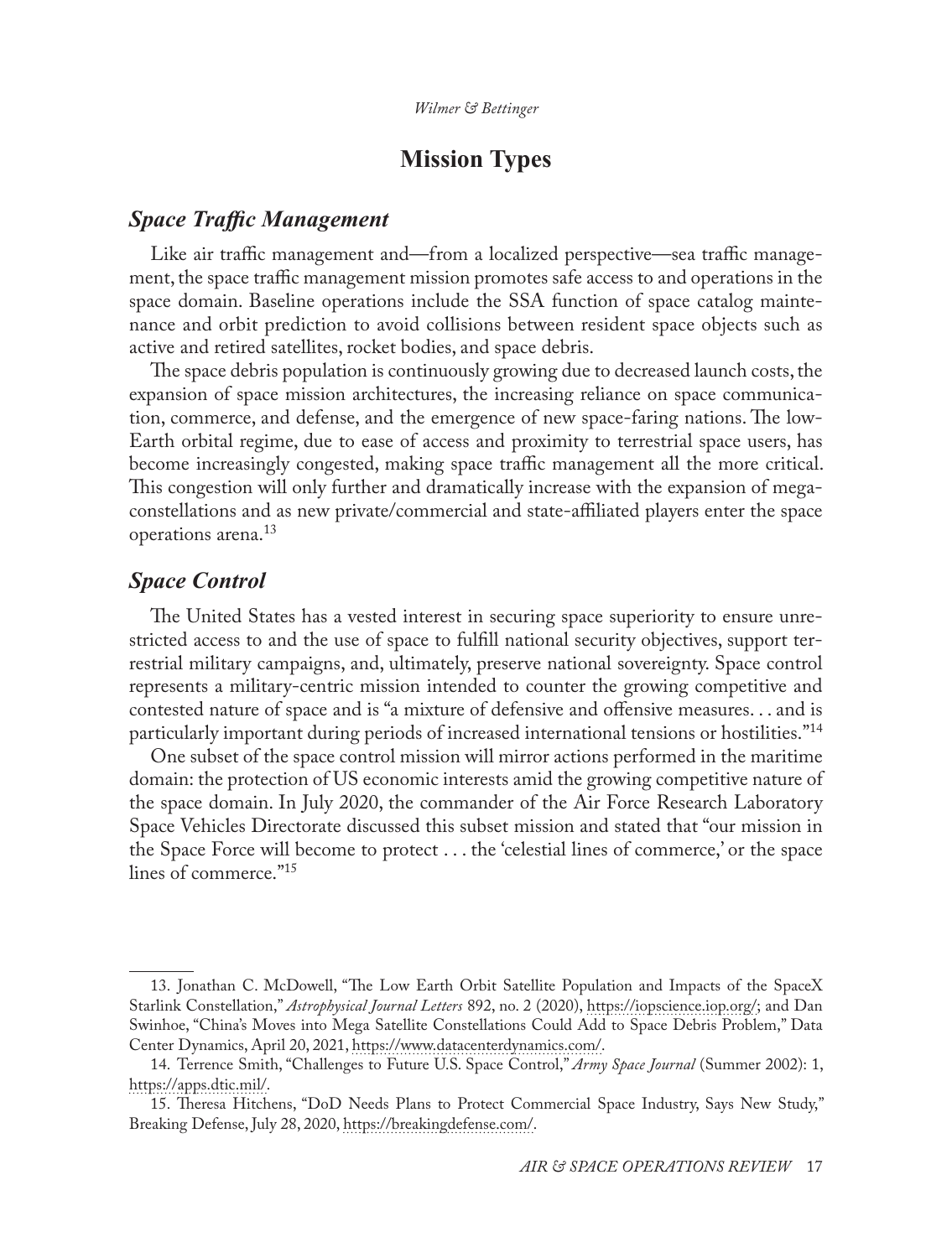## *Lunar and Earth-Moon Lagrange Point Surveillance*

A subset of space traffic management and space control, the lunar and Earth-Moon Lagrange point surveillance mission focuses on the surveillance of lunar orbit, the Earth-Moon corridor comprised of the Moon and the L1 and L2 Lagrange points, and the vicinity of the unstable L3 and stable L4 and L5 Lagrange points. These regions are of particular interest to the international space community due in part to growing international and commercial interest in cislunar and lunar exploration.

In particular, the Lagrange points proffer lucrative positions within the Earth-Moon system for a variety of missions including scientific monitoring of space weather and celestial bodies and intrasystem SSA. Consequently, surveillance satellites operating at the Lagrange points could bolster orbit deconfliction and collision avoidance as a space traffic management function and could track potentially hostile space vehicles under the space control mission.

## *Space Weather*

Space represents a challenging operating domain for both manned and unmanned space vehicles due largely to the natural environmental conditions. The dynamic space weather is primarily a function of solar activity via the generation of thermal radiation, ionizing particles, and plasma. With events such as solar flares and coronal mass ejections, the Sun imperils satellites and their constituent electronic equipment and sensitive payloads with radiation and high-energy particles that may cause temporary or even permanent damage based on the intensity of the event.16 Tracking space weather contributes to the general SDA mission and enables operators to forecast potentially harmful or destructive natural environmental events, enhancing the safety posture of space vehicles operating within the Earth-Moon system.

## *Planetary Defense*

Apart from tracking manmade objects, debris, and space weather, another SDA mission involves tracking objects outside of the Earth-Moon system for planetary defense. Asteroids, meteors, and comets orbiting the Sun are classified as near-Earth objects (NEOs) when their orbits bring them within 30 million miles of Earth's orbit. NEOs pose an impact risk to both the Earth and the Moon; searching for and tracking these objects enables the overall planetary defense mission.

Currently, NASA manages this mission by providing early detection, tracking, and characterization of NEOs. Additionally, NASA develops strategies and technologies for

<sup>16.</sup> K. L. Bedingfield, R. D. Leach, and M. B. Alexander, eds., NASA *Spacecraft System Failures and Anomalies Attributed to the Natural Space Environment,* NASA Reference Publication 1390 (Cape Canaveral, FL: NASA, August 1996), [http://www.dept.aoe.vt.edu/;](http://www.dept.aoe.vt.edu/~cdhall/courses/aoe4065/NASADesignSPs/rp1390.pdf) and NASA, *Spacecraft Charging*, NASA Reference Publication 1375 (Cape Canaveral, FL: NASA, 1995).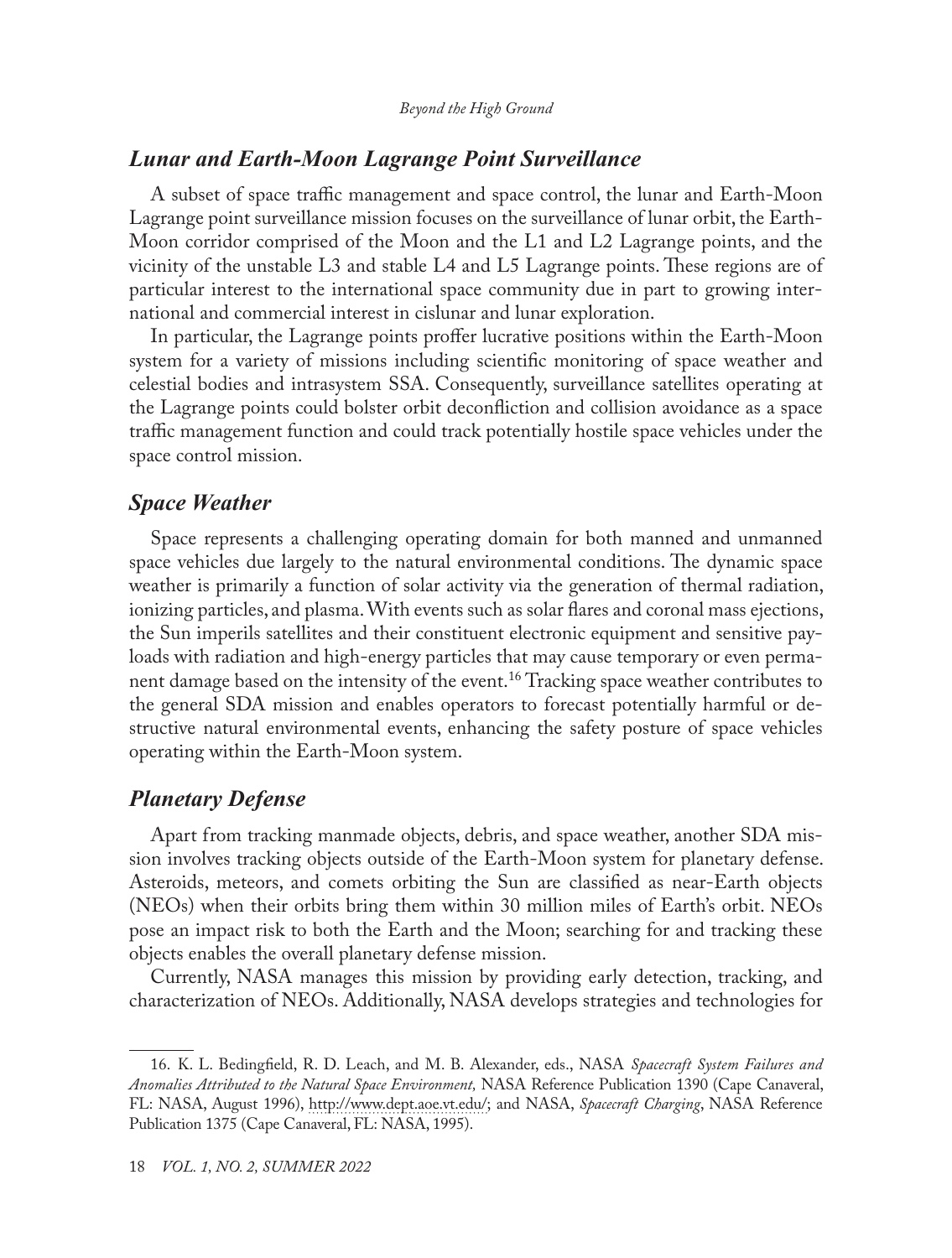#### *Wilmer & Bettinger*

mitigating potentially hazardous objects and plays a lead role in coordinating US government planning in response to an actual impact threat.<sup>17</sup>

## **Constraints and Limitations**

As peer and near-peer competitor nations edge toward pursuing space superiority, the sensors and ground stations that formed the cornerstone of US space domain awareness in previous decades are becoming restrictive in their range and resolution. Previous conceptions of space operations nominally limited to geosynchronous orbit and below are being superseded by a growing necessity to attain situational awareness of resident space objects deep within the cislunar environment.

Current US space sensing assets must be upgraded or replaced to ensure US global superiority. The International Academy of Astronautics assesses "the capacity and accuracy of current space monitoring systems is not sufficient to cover small objects or to provide for orbital avoidance service for all space assets."18 Ground-based radar and optical systems are the primary methods for characterizing objects in space; however, weather, solar blind spots, and the equipment's terrestrial moorings all cause limitations.<sup>19</sup>

Furthermore, many ground-based systems have significant optical capability gaps. The Ground-Based Electro-Optical Deep Space Surveillance (GEODSS) system is only capable of tracking basketball-sized objects at a distance of 32,187 km (20,000 miles), a distance far below that of cislunar space, which is measured in the hundreds of thousands of kilometers.20

One primary challenge regarding tracking and orbit determination via optical sensors is the solar exclusion angle—the cone region within which an optical sensor cannot view a given object. In other words, the Sun is too close to the sensor's line of sight for the object to be resolved and distinguished against the celestial background. Cislunar-based sensors offer a solution to these issues in the Earth-Moon system by hosting a wider range of angles from which to view objects compared to ground-based or near-Earth orbital optical sensors.

Of note, Air Force Research Laboratory's Space Vehicles Directorate is beginning to push the bounds of SDA into cislunar space. Once developed and fielded, the Cislunar Highway Patrol System (CHPS) intends to search, detect, track, and characterize missions within cislunar space and the lunar exclusion zone, or a spatial region imperceptible to Earth-based sensors due to lunar albedo.<sup>21</sup>

<sup>17.</sup> "Planetary Defense Coordination Office," NASA (website), last updated March 14, 2019, [https://](https://www.nasa.gov/planetarydefense/overview) [www.nasa.gov/.](https://www.nasa.gov/planetarydefense/overview)

<sup>18.</sup> Corinne Contant-Jorgenson, Petr Lála, and Kai-Uwe Schrogl, eds., *Cosmic Study on Space Traffic Management* (Paris: International Academy of Astronautics, 2006), 11, [https://www.black-holes.eu/.](https://www.black-holes.eu/resources/IAA_spacetrafficmanagement.pdf)

<sup>19.</sup> Baird, "Space Situational Awareness," 60.

<sup>20.</sup> Baird, 58.

<sup>21.</sup> Joseph J. Roth and Eric J. Felt, "Overcoming Technical Challenges from Low Earth Orbit to Cislunar" (lecture, Advanced Maui Optical and Space Surveillance Technologies Conference, Maui, HI, 2020).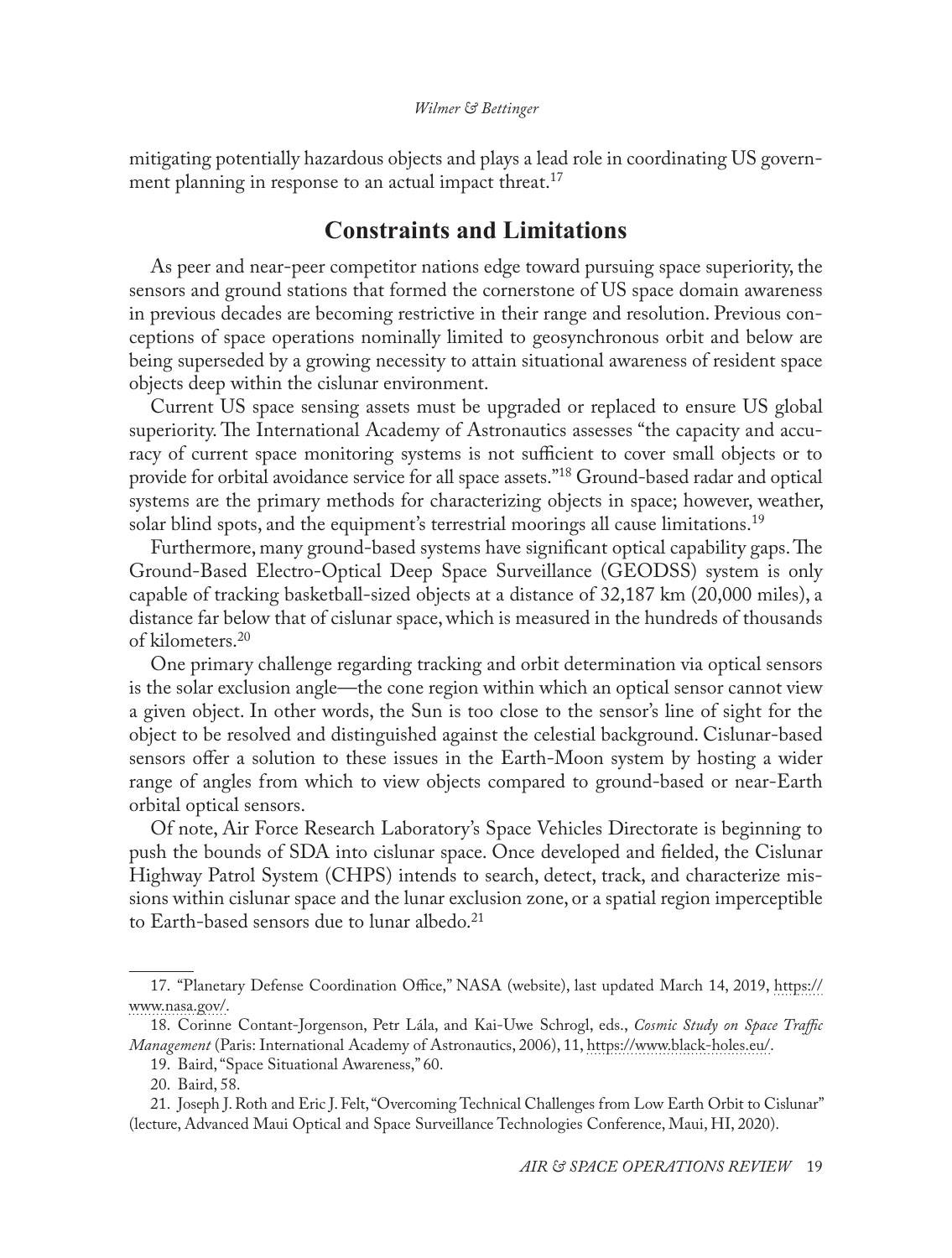## **Proposed Taxonomy**

Currently, the US Space Force uses an SDA taxonomy comprising five altitudedelimited regions: very low-Earth orbit (VLEO), low-Earth orbit (LEO), medium Earth orbit (MEO), geosynchronous-Earth orbit (GEO), and XGEO.22 While LEO, MEO, and GEO are all universally standard orbital regions, VLEO is a special LEO case corresponding to the higher-drag environment of the  $250-350$  km altitude range.<sup>23</sup>

First employed by the Air Force Research Laboratory in 2020, the term XGEO describes distances beyond the GEO belt, with XGEO denoting some multiple "X" of the GEO radial distance.<sup>24</sup> Although the inclusion of XGEO into the current SDA taxonomy highlights the necessary pivot to cislunar space awareness, the existing region-based model is limited and fails to capture the scope of the Earth-Moon system adequately.

The increasing spatial scope of space operations necessitates an SDA taxonomy that considers the entire Earth-Moon system rather than the near-Earth space region confined by GEO and geostationary Earth orbits (GSO). The following proposed SDA taxonomy comprises five distinct, spatially delimited regions radiating outward from Earth  $(fig. 1)$ .



#### **Figure 1. Proposed Earth-Moon system SDA taxonomy (not to scale)**

These regions relate to different dynamical zones of operation within the Earth-Moon system. Each contains different potential SDA missions and space system requirements for access to and operations in these regions. Some regions present more challenges than

<sup>22.</sup> Roth and Felt, "Low Earth Orbit."

<sup>23.</sup> Eric Kuhu, "Satellite Constellations—2021 Industry Survey and Trends" (lecture, 35th Annual Small Satellite Conference, Logan, UT, 2021).

<sup>24.</sup> David Buehler et al., "Posturing Space Forces for Operations Beyond GEO," Space Force Journal, January 31, 2021, [https://spaceforcejournal.org/](https://spaceforcejournal.org/posturing-space-forces-for-operations-beyond-geo/).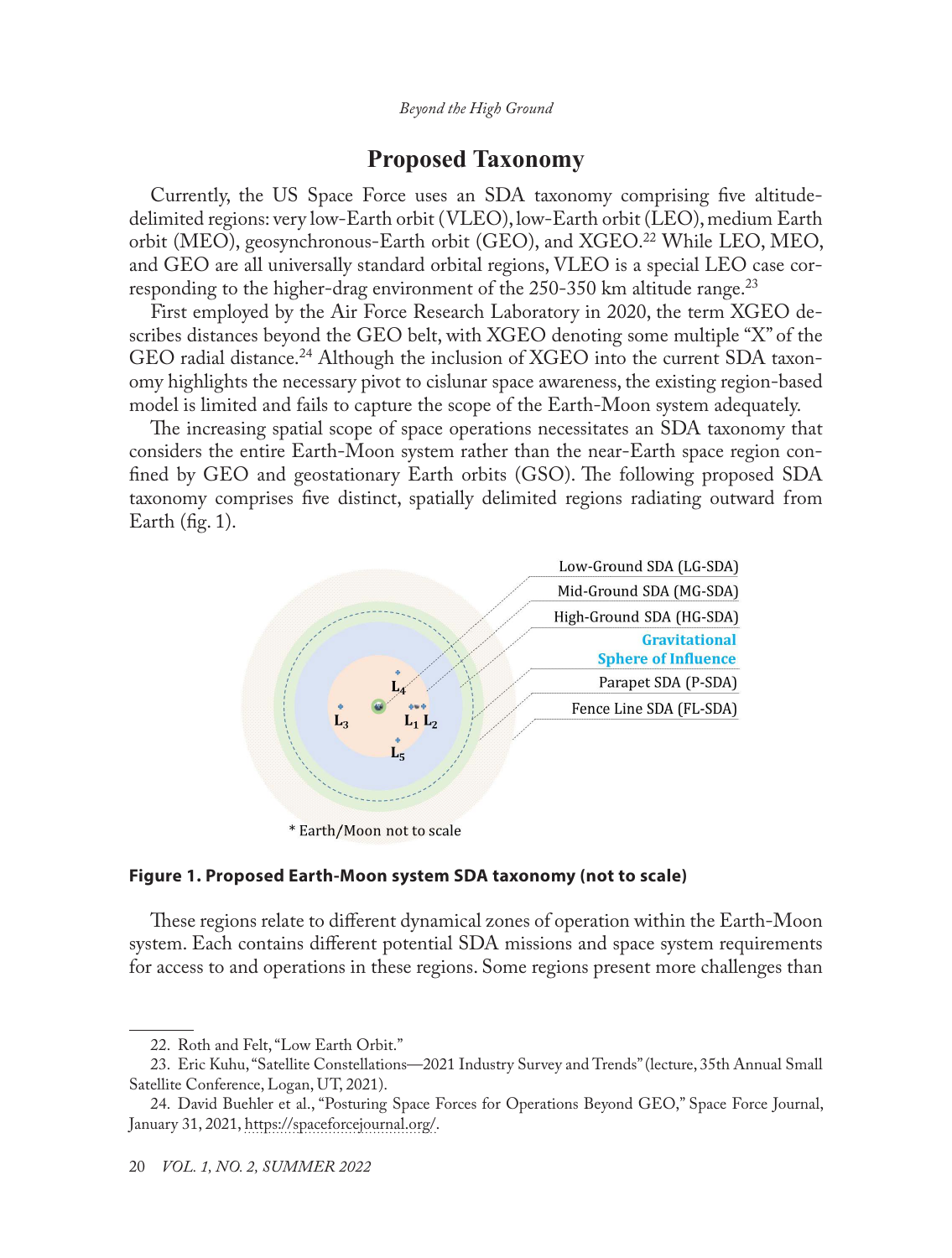#### *Wilmer & Bettinger*

others to maintain a specified trajectory due to the chaotic nature of the Earth-Moon system, such as near the Earth SOI, the region around the planet within which the Earth's gravitational influence exceeds the gravitational pull of other celestial bodies. Each proposed region is described below with a corresponding identification of the associated spatial distance as measured radially from the center of the Earth in terms of kilometers and the previously mentioned XGEO canonical unit. For comparison purposes, other key locations within the Earth-Moon system, such as the Moon and Lagrange points, are also given.<sup>25</sup>

## *Low-Ground Space Domain Awareness*

The first three SDA regions contain a similar naming convention exploiting the notion that space is the "ultimate high ground."26 The first region, low-ground SDA (LG-SDA), encompasses near-Earth space and includes the common orbital regimes of LEO, MEO, and GSO/GEO. Specifically, LG-SDA extends from the Von Karman Line (~100 km from the surface of the Earth), a nominal delimitation for the start of space, out to a super-synchronous orbit beyond GEO (42,464 km from the center of the Earth), an orbital regime approximately 300 km above GEO typically used for spacecraft disposal at mission end-of-life.27

The LG-SDA region contains most current space operations and represents the highest density of resident space objects and debris to search, detect, track, characterize, and catalog for the general ground- and space-based SDA missions. In terms of the XGEO canonical unit, the LG-SDA region extends from the planetary surface to about 1XGEO.

### *Mid-Ground Space Domain Awareness*

Next, mid-ground SDA (MG-SDA) denotes SDA operations occurring in the region of space commonly referred to as cislunar. The MG-SDA region also contains all five Lagrange points and extends 15,000 km beyond the collinear L2 Lagrange point (~465,000 km). Therefore, MG-SDA encompasses space operations occurring from  $\sim$ 42,500 km to 480,000 km as measured from the Earth's center (between  $1-11.4XGEO$ ). Plans for and the development of space-based infrastructure in cislunar space are rapidly growing, thus making MG-SDA an attractive region for performing SDA in the near future.<sup>28</sup>

<sup>25.</sup> All values are based on the Earth-Moon nondimensional mass parameter, µ=0.01215058655.

<sup>26.</sup> Lambeth, *Ultimate High Ground*, 27.

<sup>27.</sup> Nicholas L. Johnson, "A New Look at the GEO and Near-GEO Regimes: Operations, Disposals, and Debris," *Acta Astronautica* 80 (2012): 82–88, [https://ntrs.nasa.gov/](https://ntrs.nasa.gov/api/citations/20110006974/downloads/20110006974.pdf).

<sup>28.</sup> James A. Vedda, "Cislunar Development: What to Build—And Why," (Arlington, VA: Aerospace Corporation, Center for Space Policy and Strategy, April 17, 2018), [https://csps.aerospace.org/](https://csps.aerospace.org/papers/cislunar-development-what-build-and-why).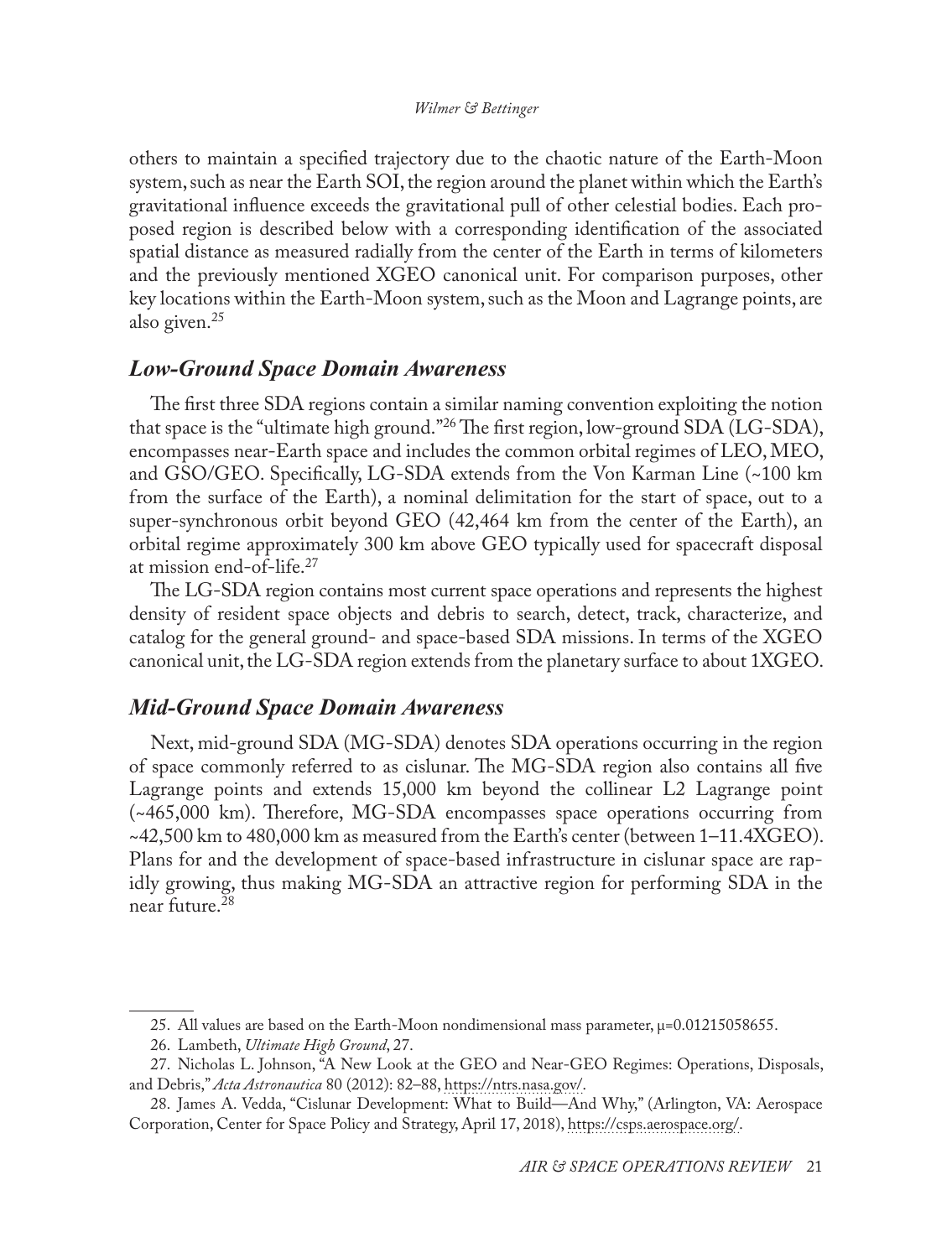## *High-Ground Space Domain Awareness*

High-ground SDA (HG-SDA) is associated with the translunar orbital regime of the Earth-Moon system. The HG-SDA spherical region begins at the outer boundary of the MG-SDA region (480,000 km) and extends to within 25,000 km of the outer bounds of the Earth's SOI, a demarcation occurring at approximately 925,000 km from the Earth (21.9XGEO). At the outermost bounds of the Earth SOI, the effects of solar gravity begin to supersede that of Earth's gravity. Overall, HG-SDA represents SDA operations occurring between 480,000–900,000 km (11.4–21.3XGEO).

## *Parapet Space Domain Awareness*

Beyond the HG-SDA layer is the parapet SDA (P-SDA) region, a spherical volume containing the demarcation of the Earth-Moon gravitational sphere of influence, and extending 25,000 km on either side of said boundary. The gravitational SOI is loosely analogous to the dynamical wall or fence of the Earth-Moon system and, as a result, the P-SDA region derives its name from a parapet—the protected walkway and/or battlement located on top of a castle wall.<sup>29</sup>

In terms of spatial distance, P-SDA defines operations occurring between 900,000– 950,000 km (21.3–22.5XGEO). Orbital trajectories residing exclusively within the P-SDA region are challenging to define and maintain due to the chaotic instabilities of the Earth-Moon gravitational system at these distances. Consequently, space systems seeking to perform a P-SDA mission will likely require orbits that traverse other regions within the Earth-Moon system to deliver the necessary transit times in and around the SOI.

## *Fence-Line Space Domain Awareness*

The final region within the proposed taxonomy is referred to as fence-line SDA (FL-SDA). Continuing the analogy of the gravitational SOI resembling a pseudobarrier, FL-SDA embodies the concept of performing surveillance and security operations outside a barrier that may surround a forward operating base in theater or a secure installation. Space system orbits within the FL-SDA region are still influenced by the gravity of the Earth-Moon system; however, the gravitational influences of the Sun have a greater effect on trajectories.

Tertiary bodies to the Earth-Moon system also become increasingly relevant at this distance. A given SDA mission could extend well beyond the Earth SOI, based on the needs of the mission and the corresponding design of the orbital trajectory. Therefore, an outer boundary for the FL-SDA is only estimated herein. For the purposes of this article,

<sup>29.</sup> E. Viollet-Le-Duc and Martin MacDermott, *Military Architecture* (London: James Parker and Co., 1907), 66, 85.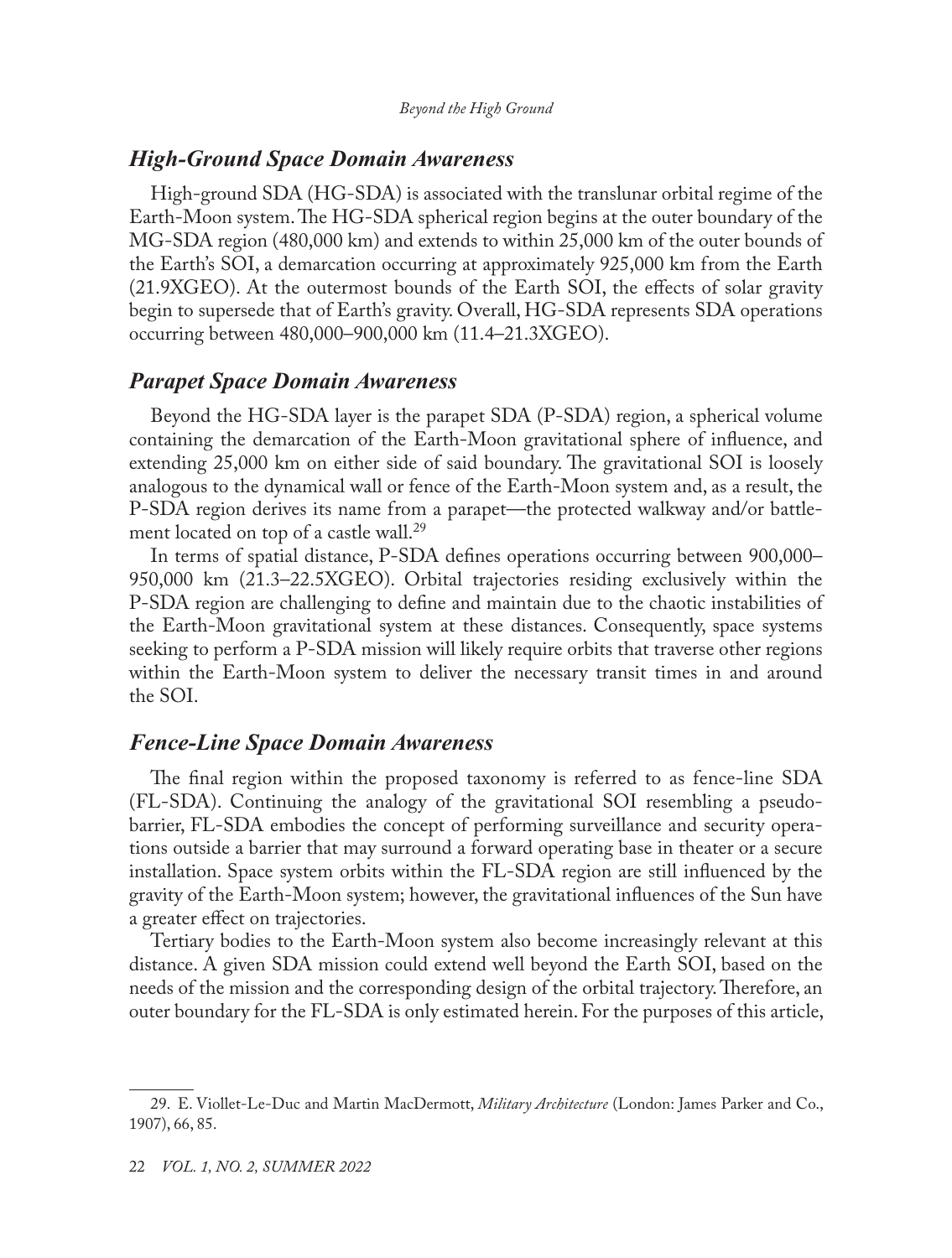the FL-SDA region starts at 950,000 km from Earth and extends to approximately 2.3 million km (22.5–55XGEO).

## **Mission Mechanics**

## *Mission Mapping*

The efficacy of a new SDA taxonomy depends upon missions allocated to each region and the types of trajectories that can be generated to perform these missions. Nominally, the space traffic management mission will reside in the regions closest to Earth and the Moon, specifically LG-SDA and MG-SDA, due to issues related to orbital congestion and collision avoidance between spacecraft and resident space objects (e.g., debris).

The space control mission will reside in regions where space traffic management is a priority due a similar need to monitor spacecraft trajectories. But we suggest including HG-SDA as a potential region for space control due to the vantage point that translunar space proffers for inward surveillance of the Earth, the Moon, and orbital regimes of interest in the LG-SDA and MG-SDA regions.

Overall, the space weather mission can be performed in any orbital regime within the Earth-Moon system based on specific program needs such as scientific observation or warning. The outer regions of HG-SDA, P-SDA, and FL-SDA are identified as potential areas for space weather missions due to their distance from both the Earth and the Moon, thereby proffering an outward surveillance perspective for pseudo-early warning of space weather events. While the first tier of space weather early warning and monitoring occurs at the Sun-Earth Lagrange points, such as the National Oceanic and Atmospheric Administration's Deep Space Climate Observatory (DSCOVR) at L1, the placement of monitoring spacecraft in trajectories traversing HG-SDA or other outer regions would provide a second tier for warning and solar event intensity.<sup>30</sup>

As previously stated, surveillance of the Moon and Earth-Moon Lagrange points is of interest due to the planned infrastructure development at or near these locations in the coming years. Specifically, the collinear L1 and L2 Lagrange points around the Moon have become a focus for mission planners because of their proximity to the Moon. For instance, the Gateway, a critical component of NASA's Artemis program that will provide "vital support for a long-term human return to the lunar surface [and] a staging point for deep space exploration," is planned to orbit near  $L2<sup>31</sup>$  Therefore, the lunar and Lagrange point surveillance mission will occur in either the MG-SDA or HG-SDA region.

<sup>30.</sup> "Points of Lagrange: A Satellite a Million Miles from Home," National Environmental Satellite, Data, and Information Service, National Oceanic and Atmospheric Administration, October 26, 2015, [https://www.nesdis.noaa.gov/.](https://www.nesdis.noaa.gov/news/points-of-lagrange-satellite-million-miles-home)

<sup>31.</sup> David E. Lee, "Gateway Destination Orbit Model: A Continuous 15 Year NRHO Reference Trajectory," white paper (Houston, TX: NASA Johnson Space Center, August 20, 2019), [https://ntrs.nasa.gov/.](https://ntrs.nasa.gov/citations/20190030294)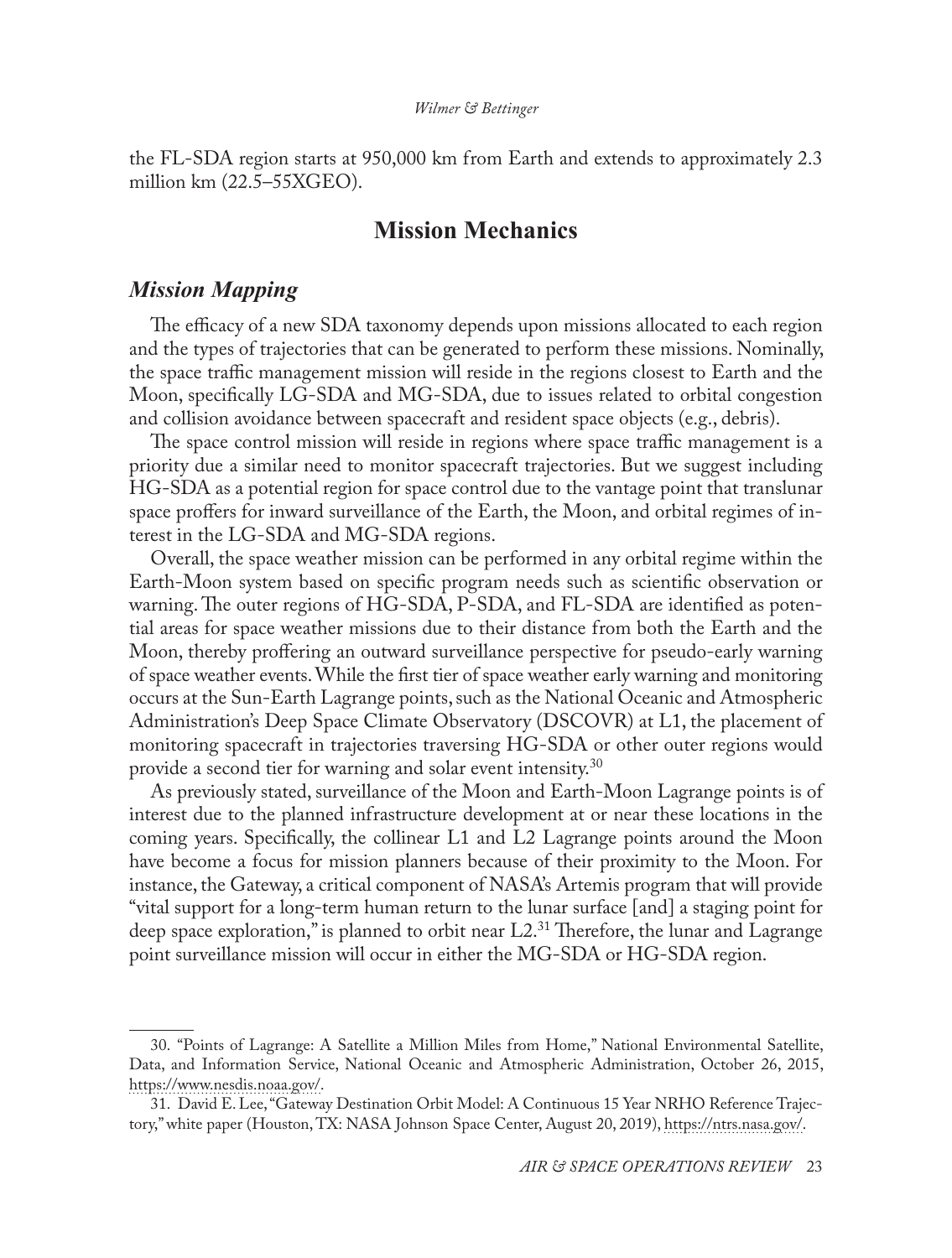The final mission set, planetary defense, is appropriate for the P- and FL-SDA regions. These regions give the ultimate vantage point for the outward surveillance of NEOs and other transient asteroids and meteoroids that may pass near or traverse the Earth SOI. Early warning is critical to averting and/or preparing for catastrophe arising from an NEO or similar piece of cosmic debris, and the stand-off distance of approximately 21–55 XGEO established by the P- and FL-SDA regions contribute to an early warning posture for planetary defense. In addition to surveillance, the vast spatial volumes of the P- and FL-SDA regions also enable the international space community to field defensive systems that can deflect or destroy potential threats arising from outside the Earth-Moon system.

## *Mission Orbits*

Multibody gravitational systems are inherently chaotic: small changes to the initial position and velocity of a spacecraft can generate large changes in its overall trajectory. Despite the chaotic challenges posed by gravitational fields such as the Earth-Moon system, periodic orbits are indeed possible that permit the formation of repeating trajectories beneficial for a variety of missions sets, especially SDA. Different dynamical models can be employed to explore and generate periodic orbits, and all models can seek to simplify the gravitational field by examining the complex dynamical interactions of a limited number of bodies.

Example periodic orbits were generated using the dynamics assumed by the circular restricted three-body problem (CR3BP) that corresponds to each region comprising the proposed SDA taxonomy (fig. 2). The CR3BP is a useful trajectory model that considers only the gravitational influences of the Earth and Moon on the spacecraft and permits a preliminary mapping of orbit geometry.

Figure 2 depicts only a small subset of the many periodic orbits that may be found in the various SDA taxonomy regions; many more periodic orbits, specifically in the cislunar region, may be seen in Wilmer.<sup>32</sup> In fig. 2a, the dotted/dashed line identifies geosynchronous orbit in relation to the example LG-SDA orbit; in figs. 2b–2f, the dotted/dashed line identifies the Earth SOI.

The unique design of each example periodic orbit is the result of trajectory generation performed with respect to the synodic reference frame, a rotating reference frame with the Earth and Moon held on the x-axis. While the exact shape of a given orbit will change based on the perspective of the viewer (e.g., from the Earth or the Sun), the spatial volume within which a given orbit traverses remains the same. As a result, periodic orbits can be built that provide surveillance coverage to key locations within the Earth-Moon system including the Moon, Lagrange points, the Earth SOI, and outside the Earth SOI.

<sup>32.</sup> Adam P. Wilmer, "Space Domain Awareness Assessment of Cislunar Periodic Orbits for Lagrange Point Surveillance" (master's thesis, Air Force Institute of Technology, December 2021), [https://scholar.afit](https://scholar.afit.edu/etd/5130/) [.edu/.](https://scholar.afit.edu/etd/5130/)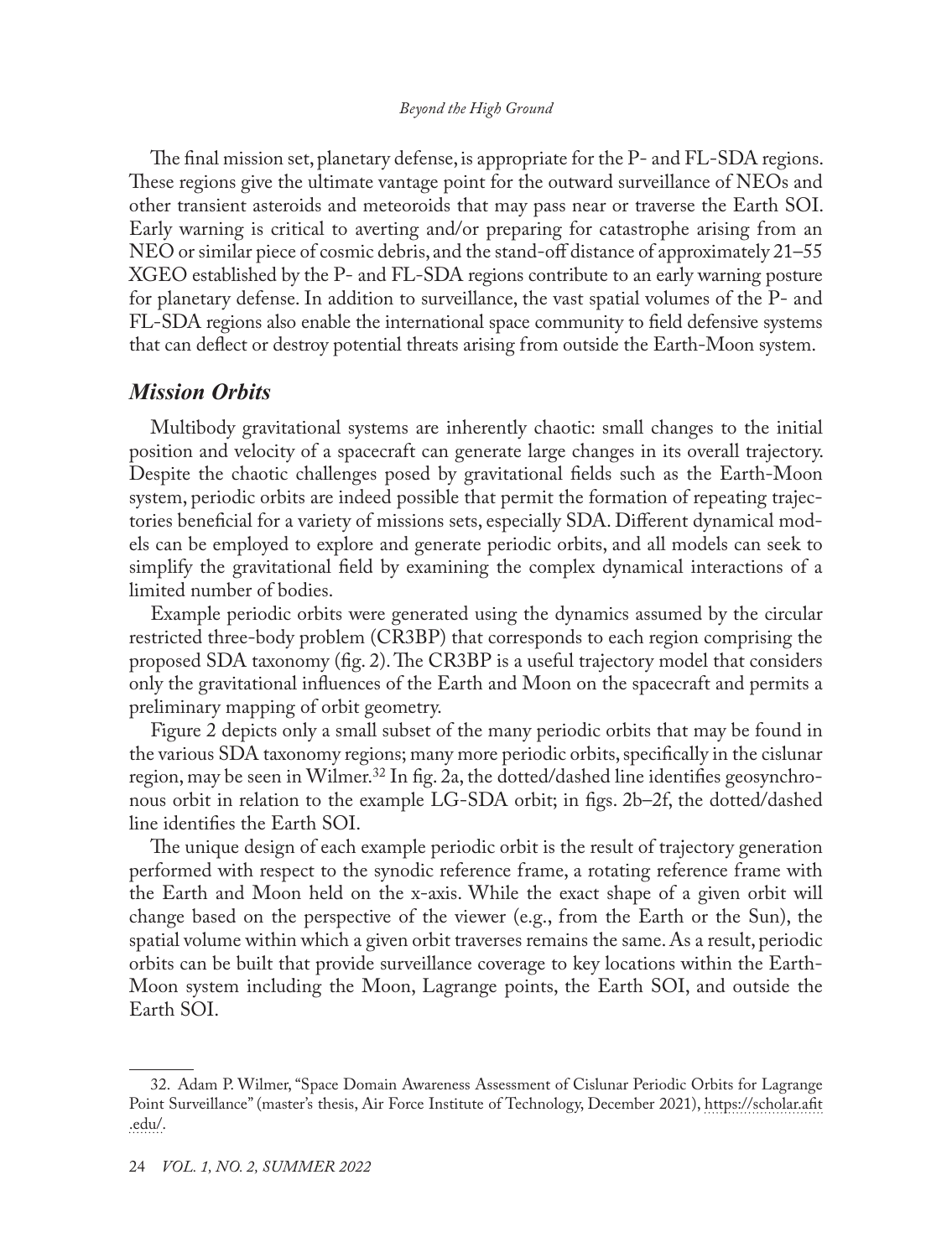*Wilmer & Bettinger*



**Figure 2. Example SDA orbits: (a) low-ground SDA; (b) mid-ground SDA; (c) midground SDA; (d) high-ground SDA; (e) parapet SDA; and (f) fence-line SDA**

## **Orbit Design Considerations**

Within the Earth-Moon system, spacecraft can be injected into periodic orbits such as those portrayed in fig. 2 via direct launch from either the Earth or the Moon. Only a launch from the Earth is currently feasible, but the construction of lunar infrastructure could enable the launch of spacecraft into periodic orbits that pass near the Moon (e.g., figs. 2c and 2e) at relatively low propellant cost— lunar launches will require less propellant than conventional Earth-based launches due to a weaker gravitational field and the absence of virtually any atmosphere.

Regarding orbit maintenance—the expenditure of propellant to maintain a desired orbital geometry, periodic orbits in the Earth-Moon system may remain stable for weeks depending on the selected geometry, particularly depending on how closely a trajectory passes by the Earth, Moon, or the various Lagrange points. We assess that orbit maintenance will require a low amount of propellant. This low-order amount of required propellant for orbit maintenance will enhance any SDA mission's lifetime and desirability for implementation.

When designing SDA missions in any of these proposed regions, the duration of a single period will influence the number of spacecraft to perform the mission. Multiple spacecraft will likely be needed to provide a desired level of sensor coverage and revisit time in a particular region, either with a phased operation in the same periodic orbit or with the spacecraft spread over different yet similar periodic orbits. For example, the need for a constellation of SDA spacecraft will likely be important for the planetary defense